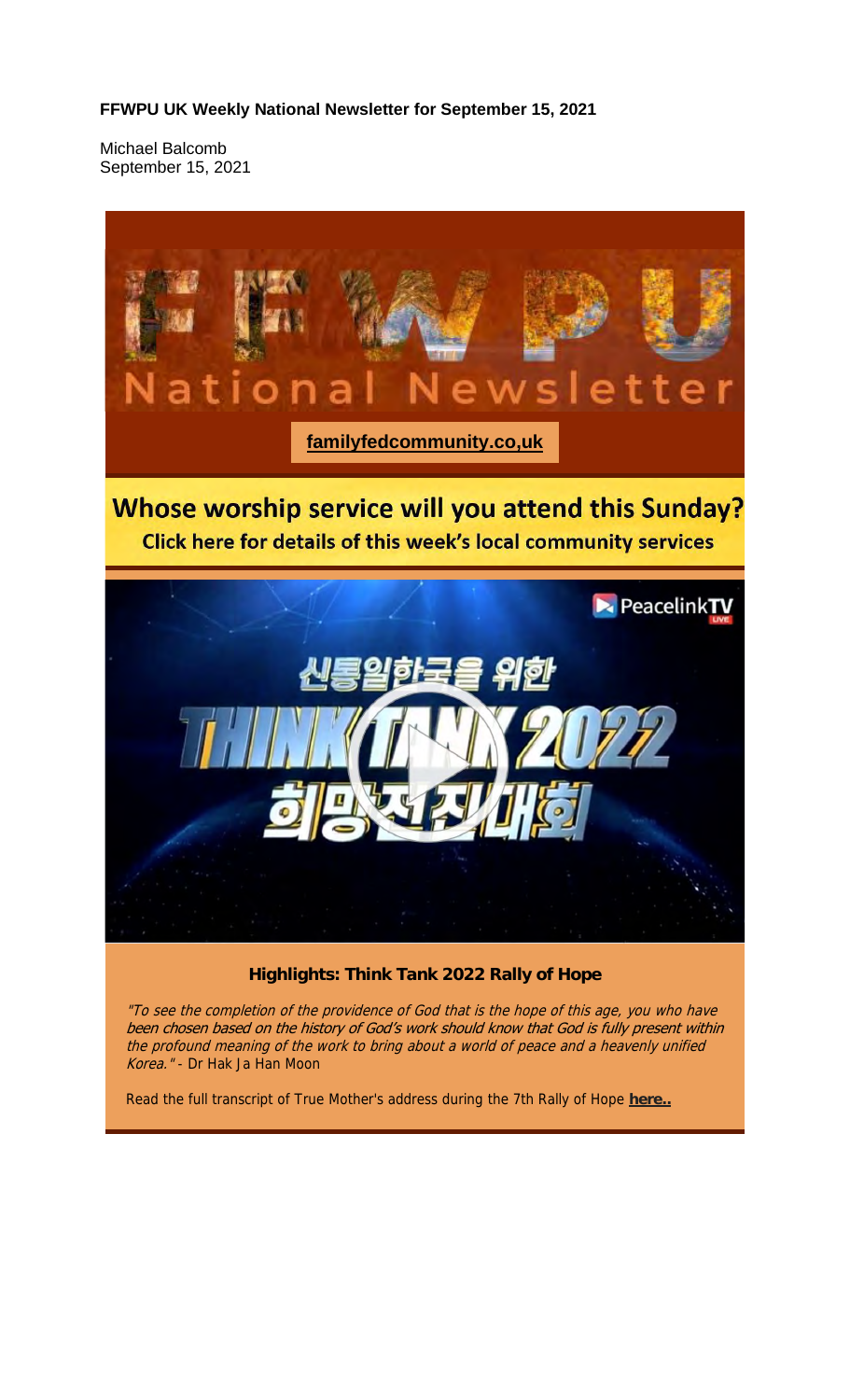

### **Trump and Prominent World Leaders Call for Unity and the Denuclearisation of North Korea**

Former US President, Donald Trump, said during the weekend's online rally that America has taken courageous steps in beginning dialogue with Pyongyang and that the way to reunification of the two Koreas is a "magnificent reality".

**View More**

#### **In-Person Sunday Services Are Returning!**

As we work our way back towards normality, in-person Sunday Services are making a comeback, alongside various events and hybrid services (in-person and online).

**View More**





### **True Father's Autobiography Is Being Recorded by Kwon Jin Moon on Godible**

True Father's son, Kwon Jin Moon, has started reading and recording 'As A Peace-Loving Global Citizen' on **godible,org**, a website which allows you to access free daily Hoon Dok Hwe.

**View More**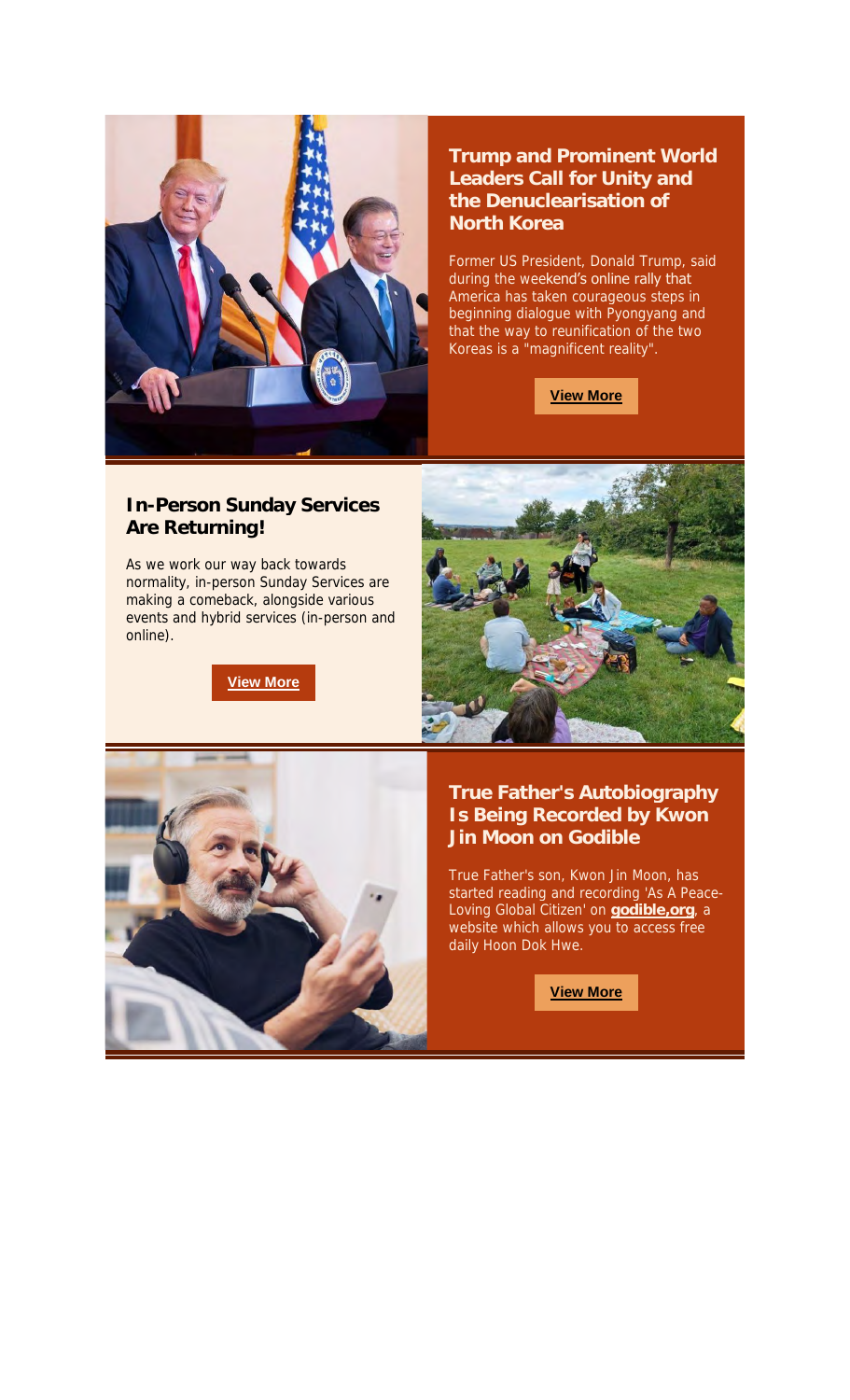### **"If You Want to Connect With True Parents More Closely, You Must Have an Experience on a Good Go!"**

Eric Williamson (Scotland Community) shared with us recently about his experience on the Good Go boats during the National Ocean Challenge in 2019.

Why not make the most of the sunshine over the next few days by taking a trip out into the Medway/Thames estuary? The Good Go boat will be available for members to use until the end of October.

**View More**





### **Events Commemorating True Father's 9th Seonghwa Anniversary**

The schedule of events taking place in September and October has recently been updated. Details of the events that will be broadcast online will be shared once they have been announced.

**View More**

### **10th Class Cadets Recruitment for Sunhak University**

Sunhak Universal Peace Graduate University has opened applications for 10th class cadets in 2022. All of the required forms and information, including admission qualifications and benefits, are detailed on the university's **official website**.

**View More**

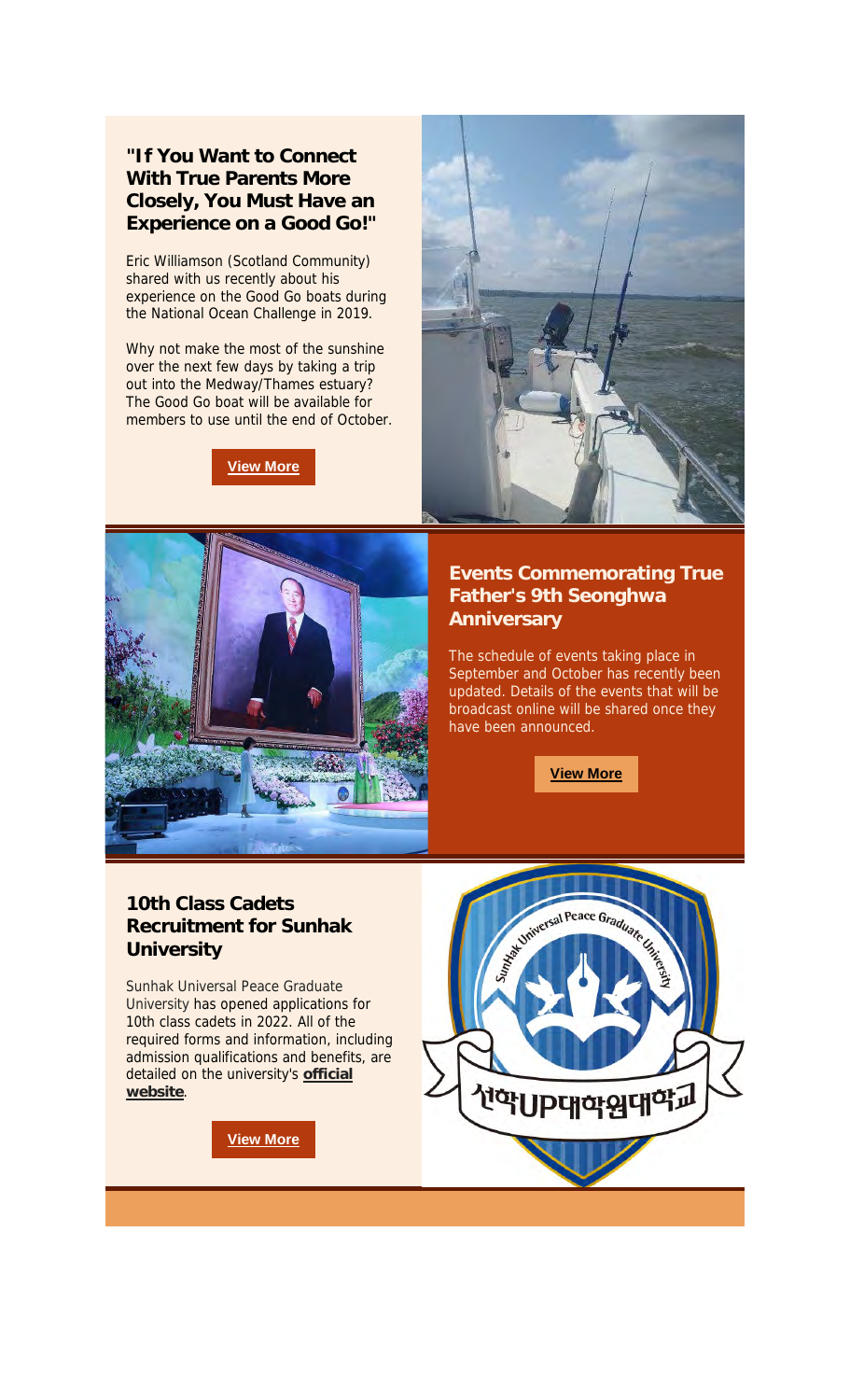## **| Featured Article |**

Today in Wales, we had our first volunteering activity: litter picking.

We had a good turn out and lovely weather! It's nice that a lot of the locals were thankful and wanted to know more about us.

- Wales Community



# **| Upcoming Events |**

Please click on the title of the event(s) that you are interested in for further details:

**Community Worship Services** Sunday 19th September

## **WEEKLY**

**EUME Zoom Prayer Meeting** Every Wednesday at 7pm

**Early Morning Devotion via Zoom** Every Saturday from 5am–6.30am

### **SEPTEMBER**

**1st Generation Matching Preparation Online Workshop** Friday 17th to Sunday 19th September

**Young Adults' "Companions Of Faith" Retreat** Friday 17th to Sunday 19th September

**Interact: Webinar Series for Single Blessed Children Aged 24+** Saturday 18th September

## **OCTOBER**

**3rd Heavenly Parent's Holy Community Peace Festival** Sunday 3rd October

**Click for Event Calendar**

**HOON DOK HAE NEW PROVIDENCE UPDATES PRAYER CASE** 

PRAYER CALL